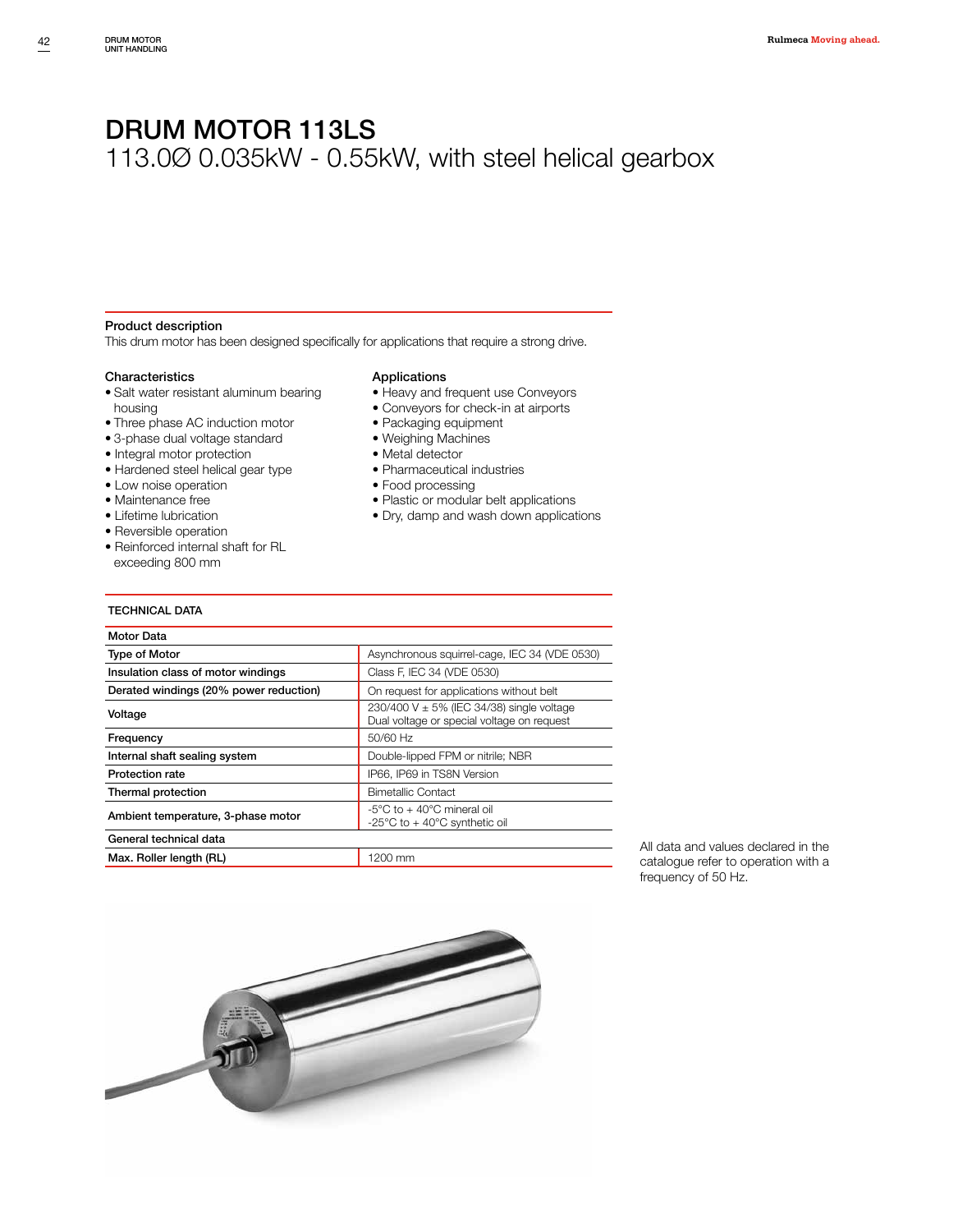#### Materials

The following drum motor components are available in different versions, as shown in the below chart, with further options for the material type as indicated.

|                       | Version                           | Material  |              |                        |                      |         |  |  |  |
|-----------------------|-----------------------------------|-----------|--------------|------------------------|----------------------|---------|--|--|--|
| Components            |                                   | Aluminium | <b>Steel</b> | <b>Stainless Steel</b> | <b>Brass /Nickel</b> | Polymer |  |  |  |
|                       | Crowned                           |           | Std          | TS8N                   |                      |         |  |  |  |
| Shell                 | Cylindrical                       |           | Std          | TS8N                   |                      |         |  |  |  |
|                       | Cylindrical + key (for sprockets) |           | Std          | TS8N                   |                      |         |  |  |  |
|                       | Special crowns and grooves        |           | Std          | TS8N                   |                      |         |  |  |  |
|                       | Standard                          | Std       |              | TS8N                   |                      |         |  |  |  |
| End housing           | With V-grooves                    |           |              | TS8N                   |                      |         |  |  |  |
|                       | With O-grooves                    |           |              | TS8N                   |                      |         |  |  |  |
|                       | Standard                          |           |              | Std                    |                      |         |  |  |  |
| Shaft                 | Cross-drilled and threaded, M6    |           |              | Std                    |                      |         |  |  |  |
| Electrical connection | Straight connector                |           |              | TS8N                   | Std                  |         |  |  |  |
|                       | Elbow connector                   |           |              | TS8N                   |                      | Std     |  |  |  |
|                       | Terminal box                      | Std       |              | TS8N                   |                      |         |  |  |  |

Please contact Rulmeca for further versions.

TS8N Version - End Caps in stainless steel with PTFE lip seals.

#### **Options**

- Rubber Lagging for standard belts
- Profiled lagging for plastic modular belts
- Profiled lagging for thermoplastic belts
- Sprockets for plastic modular belts
- Backstop / Anti run-back bearing
- Electromagnetic brake
- Rectifiers
- Encoder
- Food-grade Oil (EU, FDA and USDA)
- Non-horizontal mounting (more than  $\pm$  5°)
- Dynamic balancing

#### Note

The combination of encoder and electromagnetic brake is not possible.

#### Accessories

- Mounting brackets
- Idler Pulleys
- Rollers for conveyors
- Shaft caps
- Frequency Converters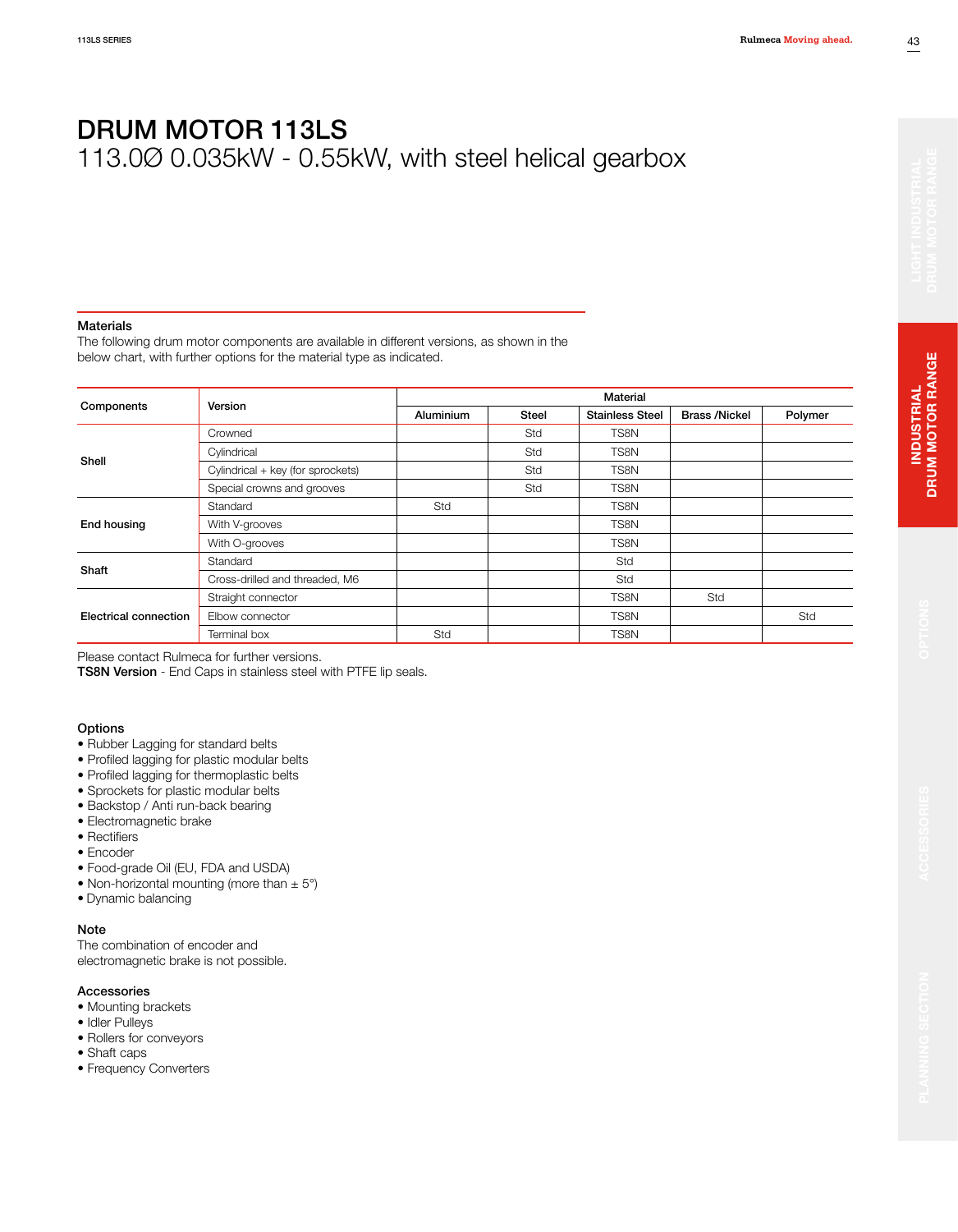|                                                                                                          |             |              |                | TECHNICAL DATA DRUM MOTOR 113LS - 3PHASE - 50HZ - STANDARD RANGE |               |               |                                          |                 |                                                                        |                     |
|----------------------------------------------------------------------------------------------------------|-------------|--------------|----------------|------------------------------------------------------------------|---------------|---------------|------------------------------------------|-----------------|------------------------------------------------------------------------|---------------------|
| $\begin{array}{c} \mathsf{P}_{_{\!\!\mathsf{N}}} \ \mathsf{[}\mathsf{k}\mathsf{W}\mathsf{]} \end{array}$ | np<br>(rpm) | <br>[A]      | gs             | j.                                                               | $V_{A}$ [m/s] | $V_{N}$ [m/s] | ${\sf n}_{\sf A}$<br>$[\text{min}^{-1}]$ | $M_{N}$<br>[Nm] | $\begin{bmatrix} \mathsf{F}_{\mathsf{T}} \ \mathsf{[N]} \end{bmatrix}$ | <b>RL</b><br>[mm]   |
|                                                                                                          |             |              | 42.66          | 0.06                                                             | 0.05          | 9.8           | 32.3                                     | 571             |                                                                        |                     |
| 0.035                                                                                                    | 12<br>(420) | 0.80/0.46    | 3              | 36.35                                                            | 0.07          | 0.06          | 11.6                                     | 27.5            | 486                                                                    | min 250<br>max 1200 |
|                                                                                                          |             |              |                | 31.36                                                            | 0.08          | 0.07          | 13.4                                     | 23.7            | 420                                                                    |                     |
|                                                                                                          |             |              |                | 42.66                                                            | 0.05          | 0.05          | 8.9                                      | 71.3            | 1262                                                                   |                     |
| 0.07                                                                                                     | 12<br>(380) | 1.11/0.64    | 3              | 36.35                                                            | 0.06          | 0.06          | 10.5                                     | 60.7            | 1075                                                                   | min 300<br>max 1200 |
|                                                                                                          |             |              |                | 31.36                                                            | 0.07          | 0.07          | 12.1                                     | 52.4            | 928                                                                    |                     |
| 0.08                                                                                                     | 8<br>(635)  | 0.97/0.56    | 3              | 42.66                                                            | 0.09          | 0.09          | 14.9                                     | 48.8            | 863                                                                    |                     |
|                                                                                                          |             |              |                | 42.66                                                            | 0.12          | 0.11          | 21.1                                     | 43.0            | 761                                                                    |                     |
|                                                                                                          |             |              |                | 36.35                                                            | 0.15          | 0.13          | 24.8                                     | 36.6            | 648                                                                    |                     |
|                                                                                                          |             |              | 3              | 31.36                                                            | 0.17          | 0.16          | 28.7                                     | 31.6            | 559                                                                    |                     |
|                                                                                                          |             |              |                | 27.32                                                            | 0.19          | 0.18          | 32.9                                     | 27.5            | 487                                                                    | min 250             |
| 0.10                                                                                                     | 6<br>(900)  | 0.90/0.52    |                | 23.99                                                            | 0.22          | 0.22          | 37.5                                     | 24.2            | 428                                                                    | max 1200            |
|                                                                                                          |             |              |                | 21.18                                                            | 0.25          | 0.25          | 42.5                                     | 21.3            | 378                                                                    |                     |
|                                                                                                          |             |              | 15.17          | 0.35                                                             | 0.32          | 59.3          | 15.3                                     | 271             |                                                                        |                     |
|                                                                                                          |             | $\mathbf{2}$ | 12.92          | 0.41                                                             | 0.40          | 69.7          | 13.0                                     | 230             |                                                                        |                     |
|                                                                                                          |             |              |                | 11.15                                                            | 0.48          | 0.45          | 80.7                                     | 11.2            | 199                                                                    |                     |
|                                                                                                          |             |              | 42.66          | 0.09                                                             | 0.09          | 14.8          | 92.1                                     | 1631            |                                                                        |                     |
|                                                                                                          | 8<br>(630)  | 1.47/0.85    | 3              | 36.35                                                            | 0.10          | 0.11          | 17.3                                     | 78.5            | 1390                                                                   | min 300<br>max 1200 |
|                                                                                                          |             |              |                | 31.36                                                            | 0.12          | 0.13          | 20.1                                     | 67.7            | 1199                                                                   |                     |
|                                                                                                          |             |              |                | 42.66                                                            | 0.19          | 0.18          | 32.1                                     | 42.4            | 750                                                                    |                     |
|                                                                                                          |             |              |                | 36.35                                                            | 0.22          | 0.22          | 37.7                                     | 36.1            | 639                                                                    |                     |
|                                                                                                          |             |              | 3              | 31.36                                                            | 0.26          | 0.25          | 43.7                                     | 31.1            | 551                                                                    |                     |
| 0.15                                                                                                     |             |              |                | 27.32                                                            | 0.30          | 0.30          | 50.1                                     | 27.1            | 480                                                                    |                     |
|                                                                                                          | 4<br>(1370) | 1.02/0.59    |                | 23.99                                                            | 0.34          | 0.32          | 57.1                                     | 23.8            | 422                                                                    | min 250<br>max 1200 |
|                                                                                                          |             |              |                | 21.18                                                            | 0.38          | 0.38          | 64.7                                     | 21.0            | 372                                                                    |                     |
|                                                                                                          |             |              |                | 15.17                                                            | 0.53          | 0.50          | 90.3                                     | 15.1            | 267                                                                    |                     |
|                                                                                                          |             |              | $\overline{2}$ | 12.92                                                            | 0.63          | 0.63          | 106.0                                    | 12.8            | 227                                                                    |                     |
|                                                                                                          |             |              |                | 11.15                                                            | 0.73          | 0.70          | 122.9                                    | 11.1            | 196                                                                    |                     |
|                                                                                                          |             |              |                | 42.66                                                            | 0.12          | 0.13          | 21.0                                     | 86.5            | 1531                                                                   |                     |
|                                                                                                          |             |              |                | 36.35                                                            | 0.15          | 0.14          | 24.6                                     | 73.7            | 1304                                                                   |                     |
|                                                                                                          |             |              | 3              | 31.36                                                            | 0.17          | 0.16          | 28.5                                     | 63.6            | 1125                                                                   |                     |
|                                                                                                          |             |              |                | 27.32                                                            | 0.19          | 0.20          | 32.8                                     | 55.4            | 980                                                                    |                     |
| 0.20                                                                                                     | 6<br>(895)  | 1.44/0.84    |                | 23.99                                                            | 0.22          | 0.22          | 37.3                                     | 48.6            | 861                                                                    | min 300<br>max 1200 |
|                                                                                                          |             |              |                | 21.18                                                            | 0.25          | 0.25          | 42.3                                     | 42.9            | 760                                                                    |                     |
|                                                                                                          |             |              |                | 15.17                                                            | 0.35          | 0.35          | 59.0                                     | 30.8            | 544                                                                    |                     |
|                                                                                                          |             |              | $\overline{c}$ | 12.92                                                            | 0.41          | 0.40          | 69.3                                     | 26.2            | 464                                                                    |                     |
|                                                                                                          |             |              | 11.15          | 0.47                                                             | 0.50          | 80.3          | 22.6                                     | 400             |                                                                        |                     |

- $P_N$  Nominal mechanical power<br> **np** Number of poles
- Number of poles
- rpm Actual rotor rpm at full load

 $\frac{1}{g}$ s *<sup>n</sup>*Amperage (230/400V) at full load

- Gear stages
- i Gear ratio
- $V_A$  Theoretical actual belt (tangential) speed at full load\*
- $V_{N}$  Nominal belt (tangential) speed<br>  $n_{N}$  Revolutions of shell at full load\*
- Revolutions of shell at full load\*
- 
- $M_N$  Nominal Torque at full load<br> $F_T$  Belt pull (tangential force) o Belt pull (tangential force) on shell at full load\*
- RL Reference length
	- Valid for unlagged shells/ values can deviate at partly or no load conditions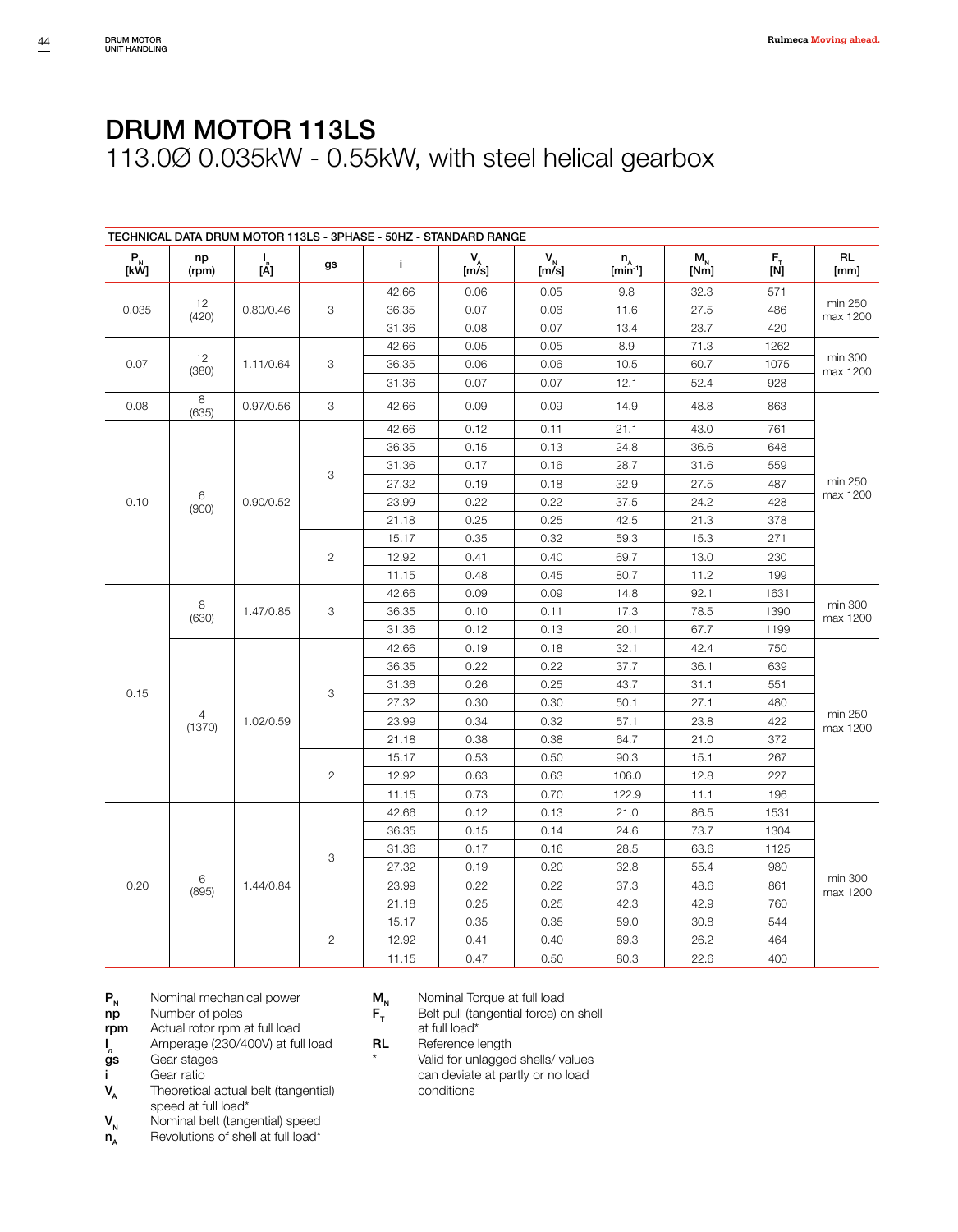|              |                          |                 |              | TECHNICAL DATA DRUM MOTOR 113LS - 3PHASE - 50HZ - STANDARD RANGE |               |                                 |                            |               |                  |                     |      |  |
|--------------|--------------------------|-----------------|--------------|------------------------------------------------------------------|---------------|---------------------------------|----------------------------|---------------|------------------|---------------------|------|--|
| $P_{N}$ [kW] | np<br>(rpm)              | $\frac{1}{[A]}$ | gs           | j.                                                               | $V_{A}$ [m/s] | $\mathsf{V}_{\mathsf{N}}$ [m/s] | $n_A$ [min <sup>-1</sup> ] | $M_N$<br>[Nm] | $F_{\pm}$<br>[N] | <b>RL</b><br>[mm]   |      |  |
|              |                          |                 | 42.66        | 0.38                                                             | 0.38          | 64.8                            | 33.6                       | 594           |                  |                     |      |  |
|              |                          |                 |              | 36.35                                                            | 0.45          | 0.45                            | 76.1                       | 28.6          | 506              |                     |      |  |
|              |                          |                 |              | 31.36                                                            | 0.52          | 0.50                            | 88.2                       | 24.7          | 437              |                     |      |  |
|              |                          |                 | 3            | 27.32                                                            | 0.60          | 0.60                            | 101.2                      | 21.5          | 381              |                     |      |  |
| 0.24         | $\mathbf{2}$<br>(2766)   | 1.12/0.65       |              | 23.99                                                            | 0.68          | 0.70                            | 115.3                      | 18.9          | 334              | min 250<br>max 1200 |      |  |
|              |                          |                 |              | 21.18                                                            | 0.77          | 0.80                            | 130.6                      | 16.7          | 295              |                     |      |  |
|              |                          |                 |              | 15.17                                                            | 1.08          | 1.10                            | 182.3                      | 11.9          | 211              |                     |      |  |
|              |                          |                 | $\mathbf{2}$ | 12.92                                                            | 1.27          | 1.25                            | 214.1                      | 10.2          | 180              |                     |      |  |
|              |                          |                 |              | 11.15                                                            | 1.47          | 1.50                            | 248.1                      | 8.8           | 155              |                     |      |  |
|              |                          |                 |              | 42.66                                                            | 0.19          | 0.20                            | 32.6                       | 83.5          | 1478             |                     |      |  |
|              |                          |                 |              | 36.35                                                            | 0.23          | 0.22                            | 38.2                       | 71.2          | 1260             |                     |      |  |
|              |                          |                 | 3            | 31.36                                                            | 0.26          | 0.25                            | 44.3                       | 61.4          | 1087             |                     |      |  |
|              |                          |                 |              | 27.32                                                            | 0.30          | 0.30                            | 50.9                       | 53.5          | 947              |                     |      |  |
| 0.30         | 4<br>(1390)              | 1.66/0.96       |              | 23.99                                                            | 0.34          | 0.35                            | 57.9                       | 47.0          | 831              |                     |      |  |
|              |                          |                 |              | 21.18                                                            | 0.39          | 0.38                            | 65.6                       | 41.5          | 734              |                     |      |  |
|              |                          |                 | 15.17        | 0.54                                                             | 0.50          | 91.6                            | 29.7                       | 526           |                  |                     |      |  |
|              |                          | $\overline{2}$  | 12.92        | 0.64                                                             | 0.63          | 107.6                           | 25.3                       | 448           |                  |                     |      |  |
|              |                          |                 | 11.15        | 0.74                                                             | 0.70          | 124.7                           | 21.8                       | 386           |                  |                     |      |  |
|              |                          |                 | 42.66        | 0.19                                                             | 0.18          | 31.6                            | 106.1                      | 1877          |                  |                     |      |  |
|              |                          | 1.94/1.12       |              | 36.35                                                            | 0.22          | 0.22                            | 37.1                       | 90.4          | 1600             | min 300             |      |  |
|              |                          |                 | 3            | 31.36                                                            | 0.25          | 0.25                            | 43.0                       | 78.0          | 1380             | max 1200            |      |  |
|              |                          |                 |              |                                                                  |               | 27.32                           | 0.29                       | 0.30          | 49.4             | 67.9                | 1202 |  |
|              | $\overline{4}$<br>(1350) |                 |              | 23.99                                                            | 0.33          | 0.32                            | 56.3                       | 59.6          | 1056             |                     |      |  |
|              |                          |                 |              | 21.18                                                            | 0.38          | 0.38                            | 63.7                       | 52.7          | 932              |                     |      |  |
| 0.37         |                          |                 |              | 15.17                                                            | 0.53          | 0.50                            | 89.0                       | 37.7          | 668              |                     |      |  |
|              |                          |                 | $\mathbf{2}$ | 12.92                                                            | 0.62          | 0.60                            | 104.5                      | 32.1          | 569              |                     |      |  |
|              |                          |                 |              | 11.15                                                            | 0.72          | 0.70                            | 121.1                      | 27.7          | 491              |                     |      |  |
|              |                          |                 | 3            | 21.18                                                            | 0.78          | 0.80                            | 132.2                      | 25.4          | 449              |                     |      |  |
|              | $\overline{2}$           | 1.56/0.90       |              | 15.17                                                            | 1.09          | 1.10                            | 184.6                      | 18.2          | 322              |                     |      |  |
|              | (2800)                   |                 | $\mathbf{2}$ | 12.92                                                            | 1.28          | 1.25                            | 216.7                      | 15.5          | 274              |                     |      |  |
|              |                          |                 |              | 11.15                                                            | 1.49          | 1.50                            | 251.1                      | 13.4          | 237              |                     |      |  |
|              |                          |                 |              | 42.66                                                            | 0.39          | 0.38                            | 65.4                       | 76.3          | 1350             |                     |      |  |
|              |                          |                 |              | 36.35                                                            | 0.45          | 0.45                            | 76.8                       | 65.0          | 1151             |                     |      |  |
|              |                          |                 | 3            | 31.36                                                            | 0.53          | 0.50                            | 89.0                       | 56.1          | 993              |                     |      |  |
|              |                          |                 |              | 27.32                                                            | 0.60          | 0.60                            | 102.1                      | 48.9          | 865              |                     |      |  |
| 0.55         | $\overline{c}$<br>(2790) | 2.20/1.27       |              | 23.99                                                            | 0.69          | 0.70                            | 116.3                      | 42.9          | 759              | min 300<br>max 1200 |      |  |
|              |                          |                 |              | 21.18                                                            | 0.78          | 0.80                            | 131.7                      | 37.9          | 670              |                     |      |  |
|              |                          |                 |              | 15.17                                                            | 1.09          | 1.10                            | 183.9                      | 27.1          | 480              |                     |      |  |
|              |                          |                 | $\mathbf{2}$ | 12.92                                                            | 1.28          | 1.25                            | 215.9                      | 23.1          | 409              |                     |      |  |
|              |                          |                 | 11.15        | 1.48                                                             | 1.50          | 250.2                           | 19.9                       | 353           |                  |                     |      |  |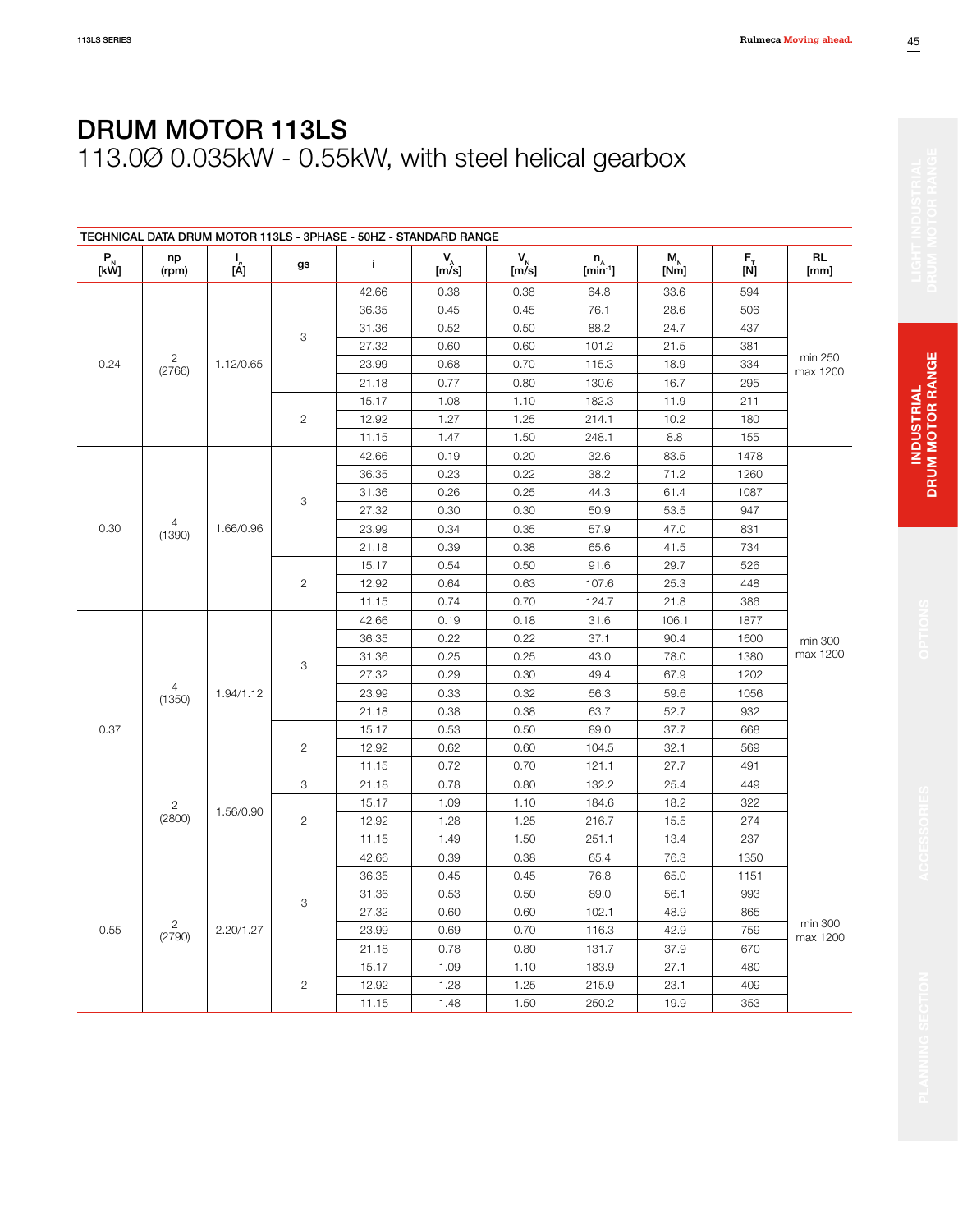| TECHNICAL DATA DRUM MOTOR 113LS - 3PHASE - 50HZ - DERATED RANGE                       |                |                 |                |       |                   |                                    |                            |                                    |                    |                     |  |  |  |  |  |  |  |  |  |  |              |       |      |      |       |      |     |
|---------------------------------------------------------------------------------------|----------------|-----------------|----------------|-------|-------------------|------------------------------------|----------------------------|------------------------------------|--------------------|---------------------|--|--|--|--|--|--|--|--|--|--|--------------|-------|------|------|-------|------|-----|
| $\begin{array}{c} \mathsf{P}_{_{\!\!N}}\ \mathsf{[}\mathsf{kW}\mathsf{]} \end{array}$ | np<br>(rpm)    | $\frac{1}{[A]}$ | gs             | j.    | $V_{\rm A}$ [m/s] | $\mathsf{V}_{_{\mathsf{N}}}$ [m/s] | $n_A$ [min <sup>-1</sup> ] | $\mathsf{M}_{_\mathsf{N}}$<br>[Nm] | $F_{\rm T}$<br>[N] | <b>RL</b><br>[mm]   |  |  |  |  |  |  |  |  |  |  |              |       |      |      |       |      |     |
|                                                                                       |                |                 | 42.66          | 0.19  | 0.18              | 32.0                               | 34.0                       | 603                                |                    |                     |  |  |  |  |  |  |  |  |  |  |              |       |      |      |       |      |     |
|                                                                                       |                |                 |                | 36.35 | 0.22              | 0.22                               | 37.5                       | 29.0                               | 513                |                     |  |  |  |  |  |  |  |  |  |  |              |       |      |      |       |      |     |
|                                                                                       |                |                 | 3              | 31.36 | 0.26              | 0.25                               | 43.5                       | 25.0                               | 443                |                     |  |  |  |  |  |  |  |  |  |  |              |       |      |      |       |      |     |
|                                                                                       |                |                 |                | 27.32 | 0.30              | 0.30                               | 49.9                       | 21.8                               | 386                |                     |  |  |  |  |  |  |  |  |  |  |              |       |      |      |       |      |     |
| 0.12                                                                                  | 4<br>(1364)    | 0.73/0.42       |                | 23.99 | 0.34              | 0.32                               | 56.9                       | 19.1                               | 339                | min 250<br>max 1200 |  |  |  |  |  |  |  |  |  |  |              |       |      |      |       |      |     |
|                                                                                       |                |                 |                | 21.18 | 0.38              | 0.38                               | 64.4                       | 16.9                               | 299                |                     |  |  |  |  |  |  |  |  |  |  |              |       |      |      |       |      |     |
|                                                                                       |                |                 |                | 15.17 | 0.53              | 0.50                               | 89.9                       | 12.1                               | 214                |                     |  |  |  |  |  |  |  |  |  |  |              |       |      |      |       |      |     |
|                                                                                       |                |                 | $\overline{2}$ | 12.92 | 0.62              | 0.63                               | 105.6                      | 10.3                               | 183                |                     |  |  |  |  |  |  |  |  |  |  |              |       |      |      |       |      |     |
|                                                                                       |                |                 |                | 11.15 | 0.72              | 0.70                               | 122.3                      | 8.9                                | 158                |                     |  |  |  |  |  |  |  |  |  |  |              |       |      |      |       |      |     |
|                                                                                       |                |                 |                | 42.66 | 0.20              | 0.20                               | 33.1                       | 68.6                               | 1214               |                     |  |  |  |  |  |  |  |  |  |  |              |       |      |      |       |      |     |
|                                                                                       |                | 1.44/0.83       |                | 36.35 | 0.23              | 0.22                               | 38.8                       | 58.5                               | 1035               |                     |  |  |  |  |  |  |  |  |  |  |              |       |      |      |       |      |     |
|                                                                                       |                |                 | 3              | 31.36 | 0.27              | 0.25                               | 45.0                       | 50.4                               | 893                |                     |  |  |  |  |  |  |  |  |  |  |              |       |      |      |       |      |     |
|                                                                                       |                |                 |                | 27.32 | 0.31              | 0.30                               | 51.6                       | 43.9                               | 778                |                     |  |  |  |  |  |  |  |  |  |  |              |       |      |      |       |      |     |
| 0.25                                                                                  | 4<br>(1410)    |                 |                | 23.99 | 0.35              | 0.35                               | 58.8                       | 38.6                               | 683                |                     |  |  |  |  |  |  |  |  |  |  |              |       |      |      |       |      |     |
|                                                                                       |                |                 |                | 21.18 | 0.39              | 0.38                               | 66.6                       | 34.1                               | 603                |                     |  |  |  |  |  |  |  |  |  |  |              |       |      |      |       |      |     |
|                                                                                       |                |                 |                |       | 15.17             | 0.55                               | 0.50                       | 92.9                               | 24.4               | 432                 |  |  |  |  |  |  |  |  |  |  |              |       |      |      |       |      |     |
|                                                                                       |                |                 |                |       |                   |                                    |                            |                                    |                    |                     |  |  |  |  |  |  |  |  |  |  | $\mathbf{2}$ | 12.92 | 0.65 | 0.63 | 109.1 | 20.8 | 368 |
|                                                                                       |                |                 |                | 11.15 | 0.75              | 0.70                               | 126.5                      | 17.9                               | 317                |                     |  |  |  |  |  |  |  |  |  |  |              |       |      |      |       |      |     |
|                                                                                       |                |                 |                | 42.66 | 0.19              | 0.18                               | 32.3                       | 86.9                               | 1539               |                     |  |  |  |  |  |  |  |  |  |  |              |       |      |      |       |      |     |
|                                                                                       |                |                 |                | 36.35 | 0.22              | 0.22                               | 38.0                       | 74.1                               | 1311               | min 300             |  |  |  |  |  |  |  |  |  |  |              |       |      |      |       |      |     |
|                                                                                       |                |                 | 3              | 31.36 | 0.26              | 0.25                               | 44.0                       | 63.9                               | 1131               | max 1200            |  |  |  |  |  |  |  |  |  |  |              |       |      |      |       |      |     |
|                                                                                       |                |                 |                | 27.32 | 0.30              | 0.30                               | 50.5                       | 55.7                               | 985                |                     |  |  |  |  |  |  |  |  |  |  |              |       |      |      |       |      |     |
|                                                                                       | 4<br>(1380)    | 1.64/0.95       |                | 23.99 | 0.34              | 0.32                               | 57.5                       | 48.9                               | 865                |                     |  |  |  |  |  |  |  |  |  |  |              |       |      |      |       |      |     |
|                                                                                       |                |                 |                | 21.18 | 0.39              | 0.38                               | 65.2                       | 43.2                               | 764                |                     |  |  |  |  |  |  |  |  |  |  |              |       |      |      |       |      |     |
| 0.31                                                                                  |                |                 |                | 15.17 | 0.54              | 0.50                               | 91.0                       | 30.9                               | 547                |                     |  |  |  |  |  |  |  |  |  |  |              |       |      |      |       |      |     |
|                                                                                       |                |                 | $\overline{2}$ | 12.92 | 0.63              | 0.60                               | 106.8                      | 26.3                               | 466                |                     |  |  |  |  |  |  |  |  |  |  |              |       |      |      |       |      |     |
|                                                                                       |                |                 |                | 11.15 | 0.73              | 0.70                               | 123.8                      | 22.7                               | 402                |                     |  |  |  |  |  |  |  |  |  |  |              |       |      |      |       |      |     |
|                                                                                       |                |                 | 3              | 21.18 | 0.78              | 0.80                               | 132.2                      | 21.3                               | 377                |                     |  |  |  |  |  |  |  |  |  |  |              |       |      |      |       |      |     |
|                                                                                       | $\overline{c}$ | 1.26/0.73       |                | 15.17 | 1.09              | 1.10                               | 184.6                      | 15.2                               | 270                |                     |  |  |  |  |  |  |  |  |  |  |              |       |      |      |       |      |     |
|                                                                                       | (2800)         |                 | $\overline{c}$ | 12.92 | 1.28              | 1.25                               | 216.7                      | 13.0                               | 230                |                     |  |  |  |  |  |  |  |  |  |  |              |       |      |      |       |      |     |
|                                                                                       |                |                 |                | 11.15 | 1.49              | 1.50                               | 251.1                      | 11.2                               | 198                |                     |  |  |  |  |  |  |  |  |  |  |              |       |      |      |       |      |     |

Derated motors are used in applications, where standard windings tend to overheat, typically in applications with no belt as modular belting, in hot environments or when thick lagging is required on shell. To gain the full benefit of the deration, the drum motor has to be operated close to or at full load. Derated motors should not be used together with Frequency Converters. In case of doubts Rulmeca offers technical support to order the optimal motor setup for the application.

- $P_N$  Nominal mechanical power<br> **np** Number of poles
- Number of poles
- rpm Actual rotor rpm at full load
- $\mathbf{I}_{n}$ **I**<sub>n</sub> Amperage (230/400V) at full load **gs** Gear stages
- Gear stages
- i Gear ratio
- $V_A$  Theoretical actual belt (tangential) speed at full load\*
- $V_{N}$  Nominal belt (tangential) speed<br> $n_{A}$  Revolutions of shell at full load\*
	- Revolutions of shell at full load\*

- $M_N$  Nominal Torque at full load<br> $F_T$  Belt pull (tangential force) o Belt pull (tangential force) on shell at full load\*
- 
- RL Reference length Valid for unlagged shells/ values can deviate at partly or no load conditions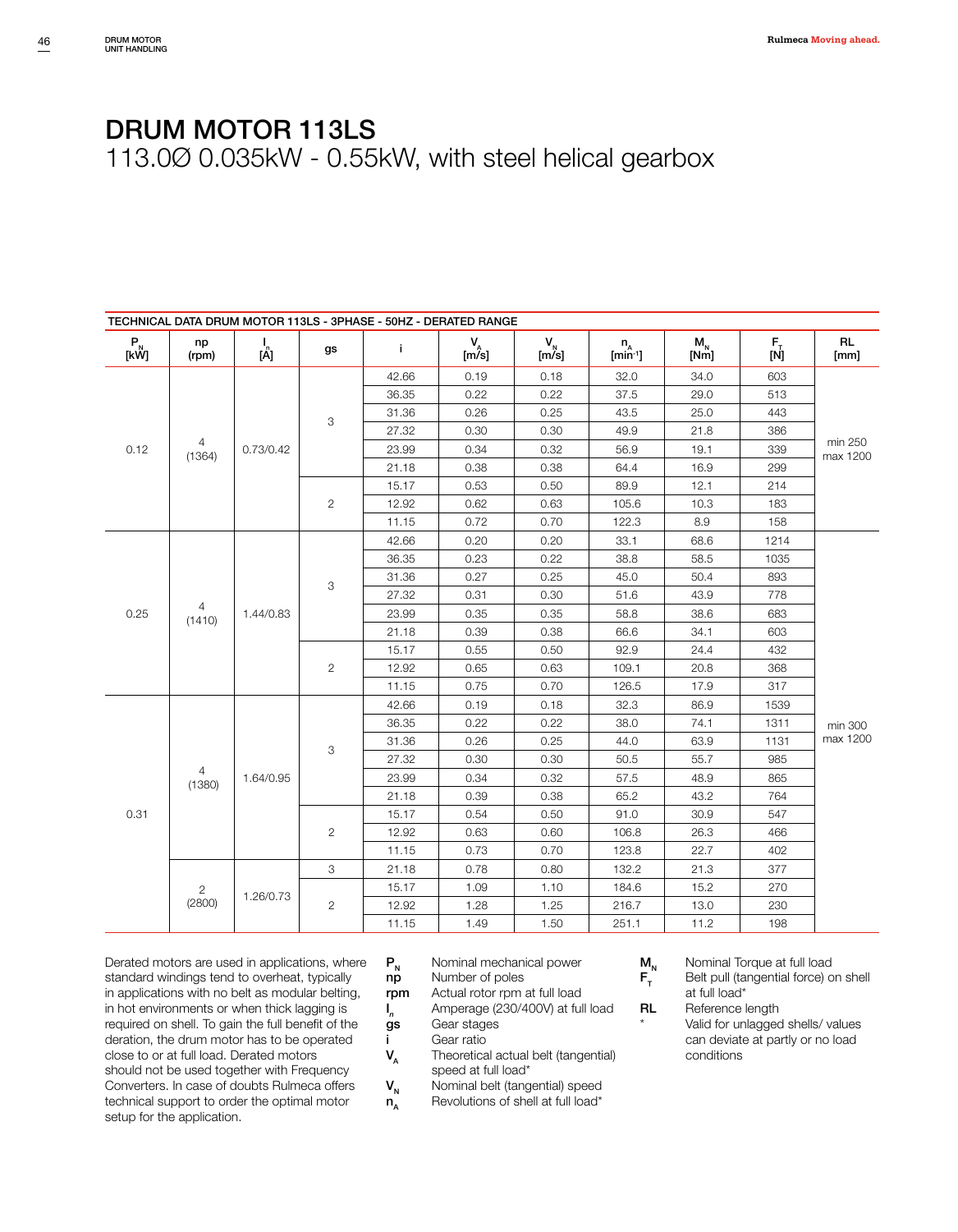#### Belt tension diagram



For the right allowable belt tension value please check the accordant nominal speed on the drum motor shell.

| STANDARD WEIGHTS FOR DRUM MOTOR 113LS |                |         |                                           |       |       |       |       |       |       |       |       |       |       |       |       |       |
|---------------------------------------|----------------|---------|-------------------------------------------|-------|-------|-------|-------|-------|-------|-------|-------|-------|-------|-------|-------|-------|
| $P_{N}$                               |                |         | Standard weight [kg] for standard RL [mm] |       |       |       |       |       |       |       |       |       |       |       |       |       |
| [kW]                                  | np             | 250     | 260                                       | 300   | 310   | 360   | 410   | 460   | 510   | 560   | 610   | 660   | 710   | 810   | 910   | 1010  |
| 0.04                                  | 12             | 7.20    | 7.35                                      | 7.95  | 8.10  | 8.85  | 9.60  | 10.35 | 11.10 | 11.85 | 12.60 | 13.35 | 14.10 | 18.80 | 20.30 | 21.80 |
| 0.07                                  | 12             | $---$   | $- - -$                                   | 10.10 | 10.25 | 11.00 | 11.75 | 12.50 | 13.25 | 14.00 | 14.75 | 15.50 | 16.25 | 20.95 | 22.45 | 23.95 |
| 0.08                                  | 8              | 7.20    | 7.35                                      | 7.95  | 8.10  | 8.85  | 9.60  | 10.35 | 11.10 | 11.85 | 12.60 | 13.35 | 14.10 | 18.80 | 20.30 | 21.80 |
| 0.10                                  | 6              | 7.20    | 7.35                                      | 7.95  | 8.10  | 8.85  | 9.60  | 10.35 | 11.10 | 11.85 | 12.60 | 13.35 | 14.10 | 18.80 | 20.30 | 21.80 |
| 0.15                                  | 8              | $- - -$ | $- - -$                                   | 10.10 | 10.25 | 11.00 | 11.75 | 12.50 | 13.25 | 14.00 | 14.75 | 15.50 | 16.25 | 20.95 | 22.45 | 23.95 |
|                                       | 4              | 7.20    | 7.35                                      | 7.95  | 8.10  | 8.85  | 9.60  | 10.35 | 11.10 | 11.85 | 12.60 | 13.35 | 14.10 | 18.80 | 20.30 | 21.80 |
| 0.20                                  | 6              | $---$   | $- - -$                                   | 7.95  | 8.10  | 8.85  | 9.60  | 10.35 | 11.10 | 11.85 | 12.60 | 13.35 | 14.10 | 18.80 | 20.30 | 21.80 |
| 0.24                                  | $\mathbf{2}$   | 7.20    | 7.35                                      | 7.95  | 8.10  | 8.85  | 9.60  | 10.35 | 11.10 | 11.85 | 12.60 | 13.35 | 14.10 | 18.80 | 20.30 | 21.80 |
| 0.30                                  | 4              | $- - -$ | $- - -$                                   | 10.10 | 10.25 | 11.00 | 11.75 | 12.50 | 13.25 | 14.00 | 14.75 | 15.50 | 16.25 | 20.95 | 22.45 | 23.95 |
| 0.37                                  | 4              | $---$   | $- - -$                                   | 10.10 | 10.25 | 11.00 | 11.75 | 12.50 | 13.25 | 14.00 | 14.75 | 15.50 | 16.25 | 20.95 | 22.45 | 23.95 |
|                                       | 2              | $---$   | $- - -$                                   | 10.10 | 10.25 | 11.00 | 11.75 | 12.50 | 13.25 | 14.00 | 14.75 | 15.50 | 16.25 | 20.95 | 22.45 | 23.95 |
| idler<br>(UT113LS)                    | $\overline{a}$ | 5.35    | 6.10                                      | 6.85  | 7.60  | 8.35  | 9.10  | 9.85  | 10.60 | 11.35 | 12.10 | 12.85 | 13.60 | 14.35 | 15.10 | 16.60 |

Other RL dimension within the min & max RL available on request.

#### Cable specification

Available cable options:

- Standard, screened
- Standard, unscreened
- Halogen-free, screened

• Halogen-free, unscreened Available lengths: 1/3/5 m.

Min. length with option The following options increase the minimum length of the drum motor Option RL min with option mm Brake RL min + 50 mm Encoder SKF RL min + 0 mm Encoder RLS RL min +50 mm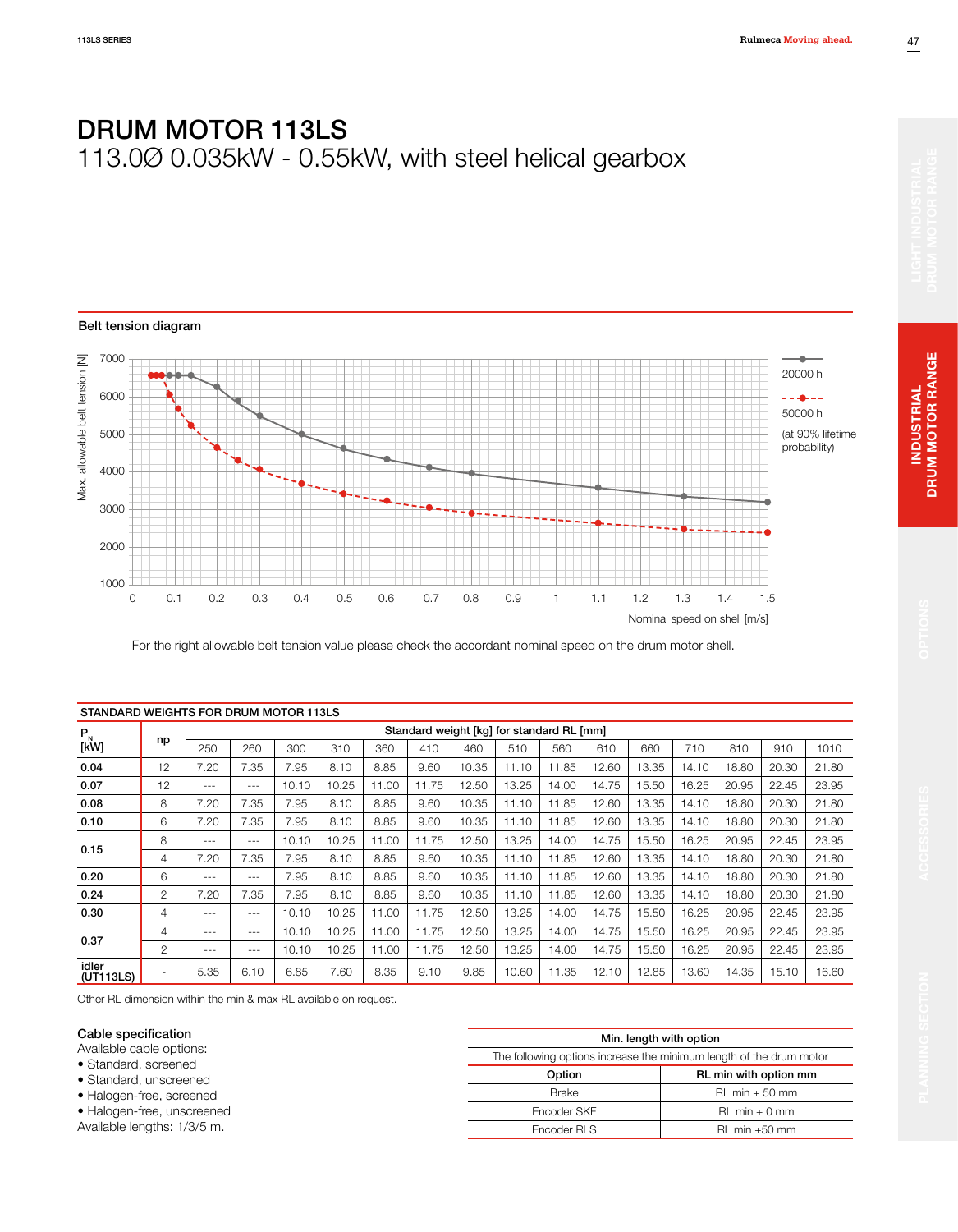

Drum motor with straight connector in stainless steel

| Drum shell shape     | ØΑ<br>[mm] | ØΒ<br>[mm] |
|----------------------|------------|------------|
| Crowned              | 113.0      | 111.5      |
| Cylindrical          | 112.0      | 112.0      |
| Cylindrical with key | 113.0      | 113.0      |

| Shaft dimension | Width across flats<br>[mm] | [mm] | [mm] | [mm] |  |
|-----------------|----------------------------|------|------|------|--|
| $025$ mm        | 20                         | b    | 25   | 25   |  |
| Ø35mm           |                            | З    | 20   | 20   |  |



Drum motor with key 4x4 Standard shaft Shaft cap